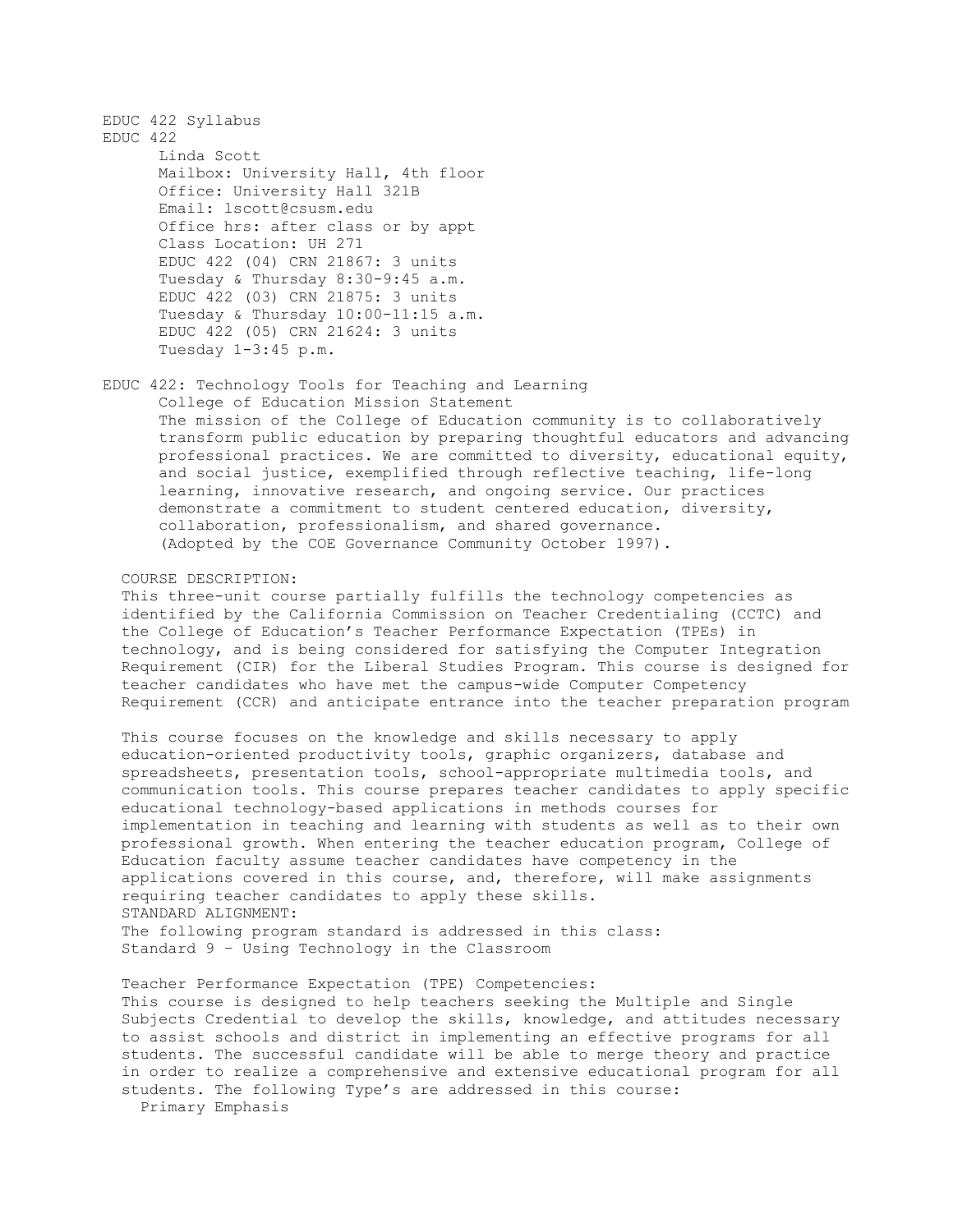TPE 14 CSUSM– Educational Technology Secondary Emphasis: TPE 4 – Making Content Accessible TPE 5 – Student Engagement TPE 6 – Developmentally Appropriate Teaching Practices TPE 7 – Teaching English Language Learners TPE 12 – Professional, legal and ethical TPE 13 – Professional Growth National Educational Technology Standards for Teachers

I. TECHNOLOGY OPERATIONS AND CONCEPTS.

 Teachers demonstrate a sound understanding of technology operations and concepts. Teachers: A. demonstrate introductory knowledge, skills, and understanding of concepts related to technology (as described in the ISTE National Education Technology Standards for Students) B. demonstrate continual growth in technology knowledge and skills to stay abreast of current and emerging technologies

V. PRODUCTIVITY AND PROFESSIONAL PRACTICE.

 Teachers use technology to enhance their productivity and professional practice. Teachers: A. use technology resources to engage in ongoing professional development and lifelong learning.

 B. continually evaluate and reflect on professional practice to make informed decisions regarding the use of technology in support of student learning.

C. apply technology to increase productivity.

 D. use technology to communicate and collaborate with peers, parents, and the larger community in order to nurture student learning.

 VI. SOCIAL, ETHICAL, LEGAL, AND HUMAN ISSUES. Teachers understand the social,ethical,legal,and human issues surrounding the use of technology in PK-12 schools and apply those principles in practice. Teachers:

 A. model and teach legal and ethical practice related to technology use. B. apply technology resources to enable and empower learners with diverse backgrounds, characteristics, and abilities.

- C. identify and use technology resources that affirm diversity
- D. promote safe and healthy use of technology resources.

E. facilitate equitable access to technology resources for all students.

COURSE OBJECTIVES:

 Teacher candidates will demonstrate competency in using a set of educational technology tools that are applied in teaching and learning within the credential program and used in public school settings. PREREQUISITE The prerequisite for this course is completion of the campus-wide Computer Competency Requirement. This requirement can be fulfilled by successful completion of one of the following:

 • Taking the CSUSM CCR assessment or equivalent course • Completion of an approved computer literacy course at the community college level.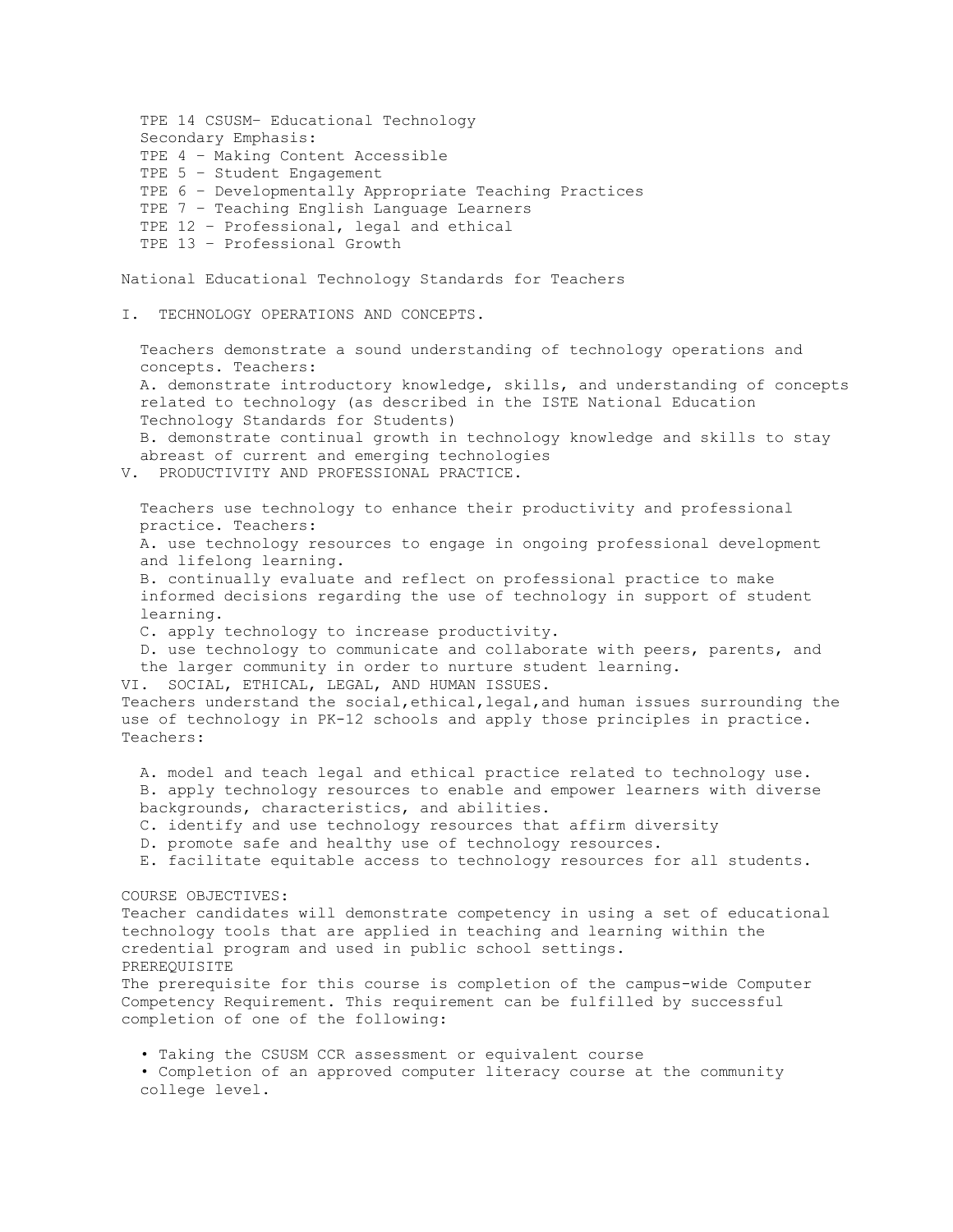REQUIRED TEXT AND MATERIALS • STE/CUE Student Membership http://www.iste.org/CUE/ \$45.00 • Zip Disk (100 or 250 MB PC formatted) - Label with your name, class # and time [OR flash disk or USB key-drive] • At least two CD-R or CD-RW (1x-8x speed) • Pay for Print Card: May be purchased in Academic Hall 202 Optional Resources Connecting Curriculum and Technology (ISTE) This is a volume produced by the professional association that contains the educational technology standards for students at all levels as well as sample lessons on how that standards can be implemented in teaching content. This book will be referred to in other CSUSM-COE courses. Supporting Web site http://www.iste.org Flash disk (optional) or a USB key-drive (128MB or more with extension cable) ASSESSMENT In order to successfully complete this course, the assignments must be completed with at least at an acceptable level noted on assignment rubrics. In addition to the assignments described below, performance assessment on the teacher candidate's ability to perform tasks using the software will be assessed. Because the content of this course contributes to passage of multiple TPEs, successful completion is imperative. Failure to successfully complete this course will prohibit a teacher candidate from continuing in the program beyond the first semester. The percentage of weight of each assignment is noted next the description of the topic. COURSE CONTENT The following themes will be address in the process of the course. Assignments relating to demonstrating competency in operating each of the educational tools will be assessed. Descriptions of the assignments will be available on the course Web site. Theme One: Productivity & Professional Practice 30% Points Assignments 10 Letter of Introduction 20 Internet Activity 50 Journal 1 30 Excel Project 30 Newsletter 15 Backflip Links 15 PowerPoint 15 Database 30 Web Page 100 Midterm 300 Total Theme Two: Education Specific Software 30% Ponts Assignments 200 Software Evaluation Project 40 Inspiration/Kidspiration Project 50 Journal 2 300 Total Theme Three: Portfolio 30% Points Assignments 15 Position Paper Proposal 100 Position Paper 30 Copyright/Fair Use Project